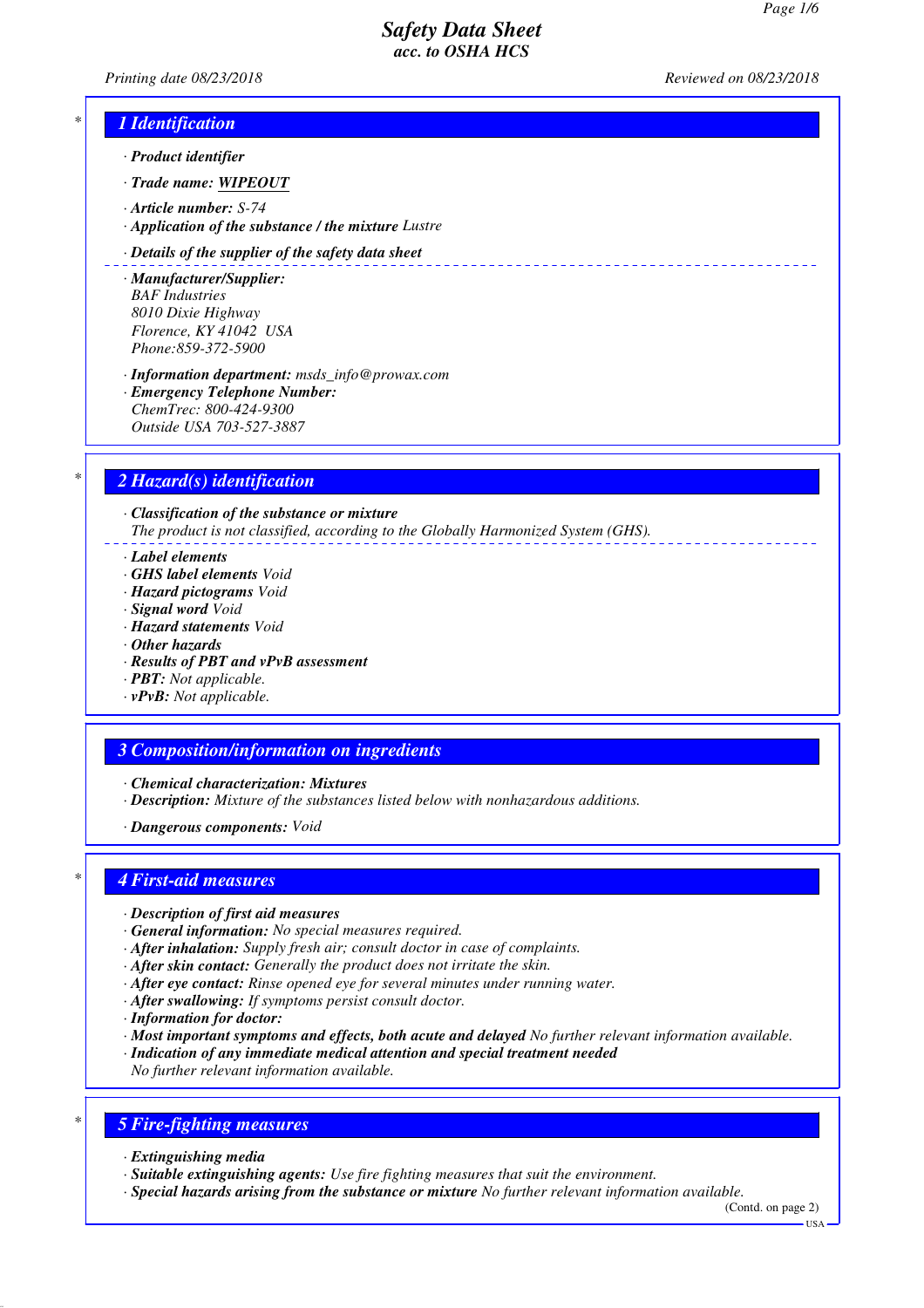*Printing date 08/23/2018 Reviewed on 08/23/2018*

(Contd. of page 1)

*Trade name: WIPEOUT*

*· Advice for firefighters*

*· Protective equipment: No special measures required.*

### *\* 6 Accidental release measures*

- *· Personal precautions, protective equipment and emergency procedures Not required.*
- *· Environmental precautions: Dilute with plenty of water.*
- *· Methods and material for containment and cleaning up:*
- *Absorb with liquid-binding material (sand, diatomite, acid binders, universal binders, sawdust).*
- *· Reference to other sections*
- *No dangerous substances are released.*
- *See Section 7 for information on safe handling.*
- *See Section 8 for information on personal protection equipment.*
- *See Section 13 for disposal information.*

### *7 Handling and storage*

#### *· Handling:*

- *· Precautions for safe handling No special measures required.*
- *· Information about protection against explosions and fires: No special measures required.*
- *· Conditions for safe storage, including any incompatibilities*
- *· Storage:*
- *· Requirements to be met by storerooms and receptacles: No special requirements.*
- *· Information about storage in one common storage facility: Not required.*
- *· Further information about storage conditions: None.*
- *· Specific end use(s) No further relevant information available.*

### *8 Exposure controls/personal protection*

- *· Additional information about design of technical systems: No further data; see item 7.*
- *· Control parameters*
- *· Components with limit values that require monitoring at the workplace:*
- *The product does not contain any relevant quantities of materials with critical values that have to be monitored at the workplace.*
- *· Additional information: The lists that were valid during the creation were used as basis.*
- *· Exposure controls*
- *· Personal protective equipment:*
- *· General protective and hygienic measures:*

*The usual precautionary measures for handling chemicals should be followed.*

- *· Breathing equipment: Not required.*
- *· Protection of hands:*

*The glove material has to be impermeable and resistant to the product/ the substance/ the preparation.*

*Due to missing tests no recommendation to the glove material can be given for the product/ the preparation/ the chemical mixture.*

*Selection of the glove material on consideration of the penetration times, rates of diffusion and the degradation*

*· Material of gloves*

*The selection of the suitable gloves does not only depend on the material, but also on further marks of quality and varies from manufacturer to manufacturer. As the product is a preparation of several substances, the resistance of the glove material can not be calculated in advance and has therefore to be checked prior to the application.*

(Contd. on page 3)

USA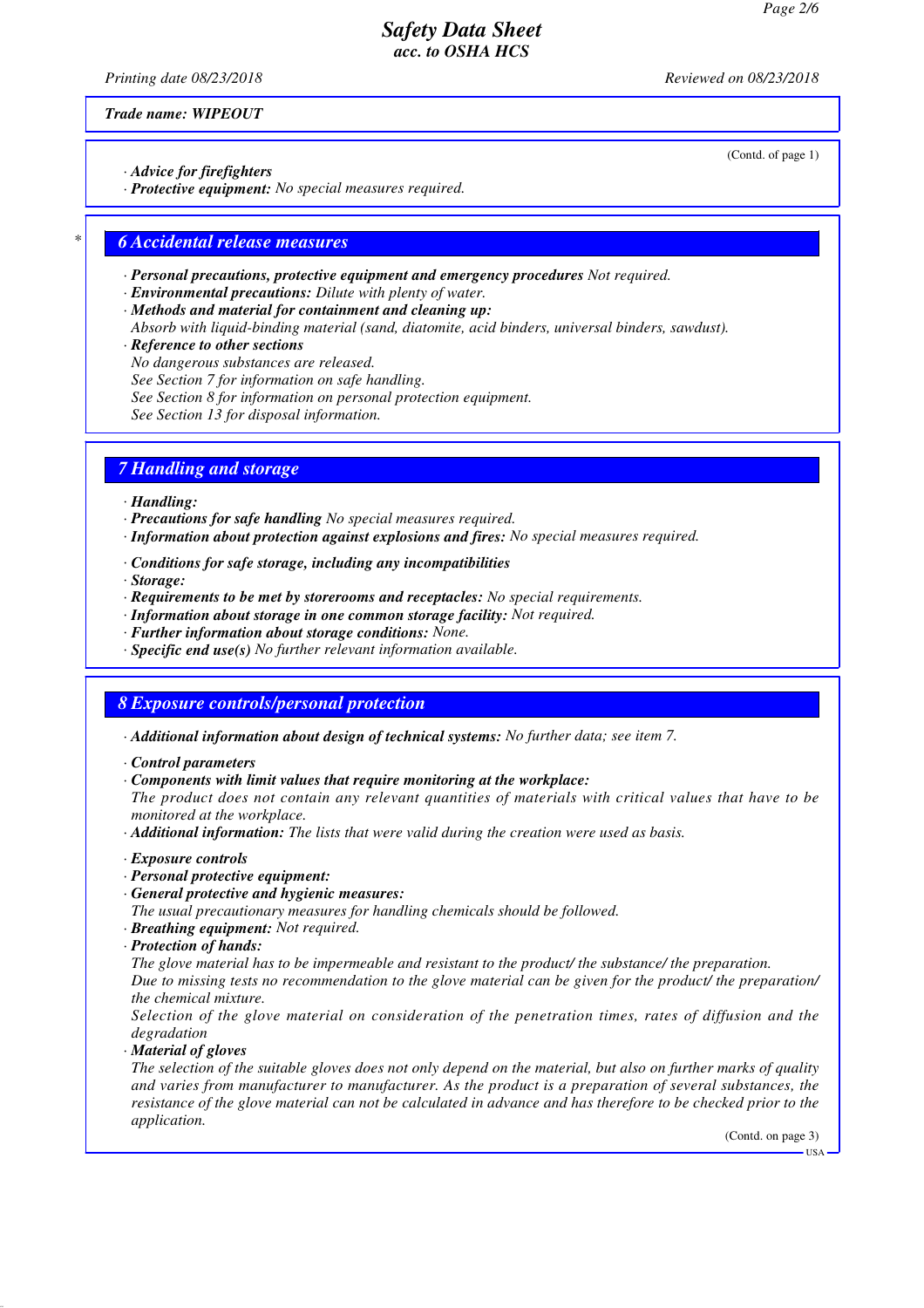*Printing date 08/23/2018 Reviewed on 08/23/2018*

(Contd. of page 2)

*Trade name: WIPEOUT*

*· Penetration time of glove material*

*The exact break through time has to be found out by the manufacturer of the protective gloves and has to be observed.*

*· Eye protection: Goggles recommended during refilling.*

# *\* 9 Physical and chemical properties*

| · Information on basic physical and chemical properties    |                                               |
|------------------------------------------------------------|-----------------------------------------------|
| · General Information                                      |                                               |
| $\cdot$ Appearance:                                        |                                               |
| Form:                                                      | Liquid                                        |
| Color:                                                     | Pink                                          |
| $\cdot$ Odor:                                              | Mild                                          |
| · Odor threshold:                                          | Not determined.                               |
| $\cdot$ pH-value at 20 °C (68 °F):                         | 6.3                                           |
| · Change in condition                                      |                                               |
| <b>Melting point/Melting range:</b>                        | Undetermined.                                 |
| <b>Boiling point/Boiling range:</b>                        | 100 °C (212 °F)                               |
| · Flash point:                                             | Not applicable.                               |
| · Flammability (solid, gaseous):                           | Not applicable.                               |
| · Decomposition temperature:                               | Not determined.                               |
| $\cdot$ Auto igniting:                                     | Product is not selfigniting.                  |
| · Danger of explosion:                                     | Product does not present an explosion hazard. |
| · Explosion limits:                                        |                                               |
| Lower:                                                     | Not determined.                               |
| Upper:                                                     | Not determined.                               |
| $\cdot$ Vapor pressure at 20 °C (68 °F):                   | 23 hPa (17.3 mm Hg)                           |
| $\cdot$ Density at 20 °C (68 °F):                          | 0.9994 $g/cm^3$ (8.34 lbs/gal)                |
| · Relative density                                         | Not determined.                               |
| · Vapor density                                            | Not determined.                               |
| $\cdot$ Evaporation rate                                   | Not determined.                               |
| · Solubility in / Miscibility with                         |                                               |
| Water:                                                     | Fully miscible.                               |
| · Partition coefficient (n-octanol/water): Not determined. |                                               |
| · Viscosity:                                               |                                               |
| Dynamic at 20 °C (68 °F):                                  | $0.952$ mPas                                  |
| Kinematic:                                                 | Not determined.                               |
| · Solvent content:                                         |                                               |
| Organic solvents:                                          | $0.0\%$                                       |
| Water:                                                     | 98.4%                                         |
| <b>VOC</b> content:                                        | $0.02\%$                                      |
| <b>Solids content:</b>                                     | $0.9\%$                                       |
| $\cdot$ Other information                                  | No further relevant information available.    |
|                                                            |                                               |

# *\* 10 Stability and reactivity*

*· Reactivity No further relevant information available.*

(Contd. on page 4)

USA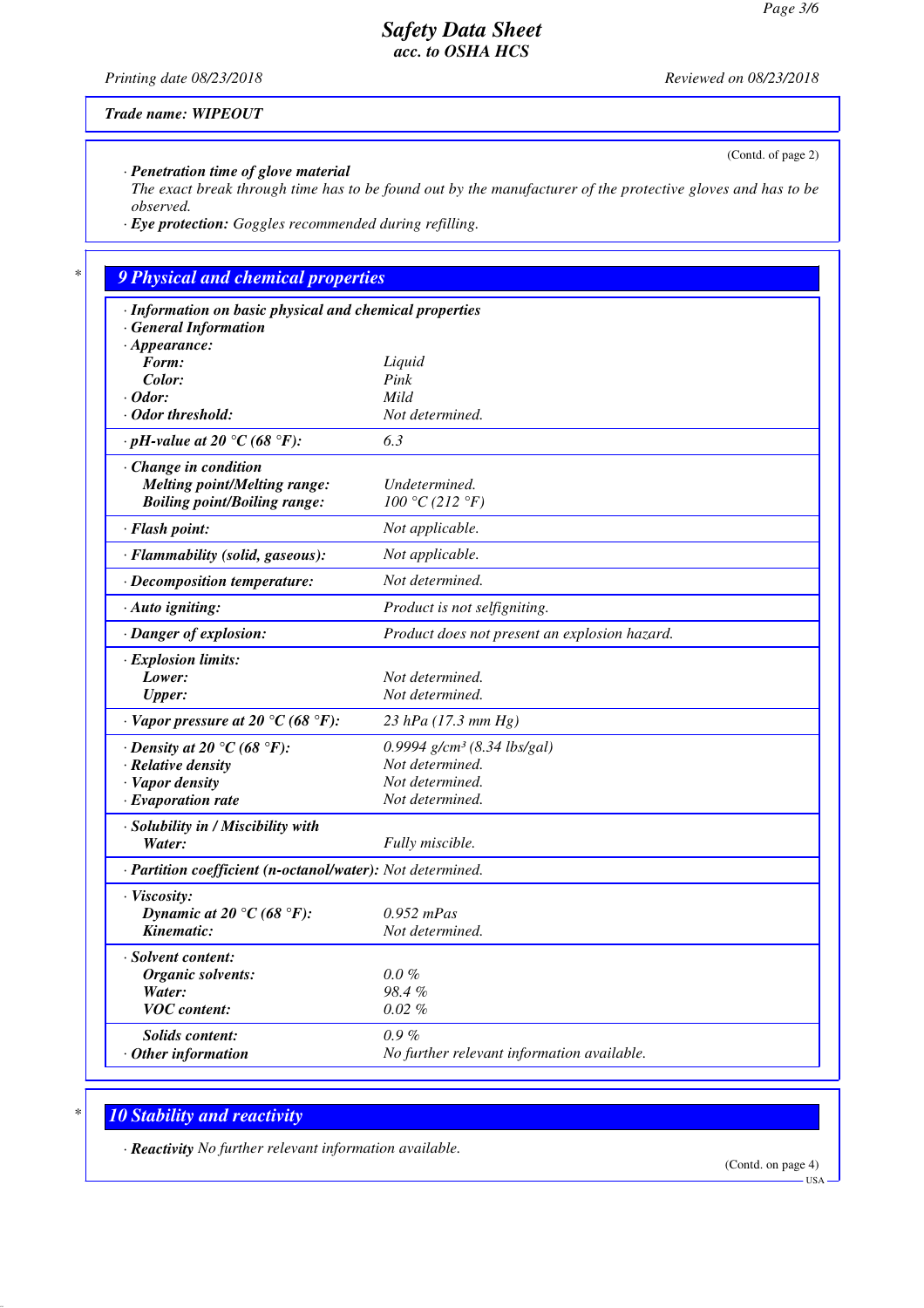*Printing date 08/23/2018 Reviewed on 08/23/2018*

(Contd. of page 3)

*Trade name: WIPEOUT*

- *· Chemical stability*
- *· Thermal decomposition / conditions to be avoided: No decomposition if used according to specifications.*
- *· Possibility of hazardous reactions No dangerous reactions known.*
- *· Conditions to avoid No further relevant information available.*
- *· Incompatible materials: No further relevant information available.*
- *· Hazardous decomposition products: No dangerous decomposition products known.*

### *\* 11 Toxicological information*

- *· Information on toxicological effects*
- *· Acute toxicity:*
- *· Primary irritant effect:*
- *· on the skin: No irritant effect.*
- *· on the eye: No irritating effect.*
- *· Sensitization: No sensitizing effects known.*
- *· Additional toxicological information:*
- *The product is not subject to classification according to internally approved calculation methods for preparations:*

*When used and handled according to specifications, the product does not have any harmful effects according to our experience and the information provided to us.*

*· Carcinogenic categories*

*· IARC (International Agency for Research on Cancer)*

*111-76-2 2-butoxyethanol 3* 

#### *· NTP (National Toxicology Program)*

*None of the ingredients is listed.*

*· OSHA-Ca (Occupational Safety & Health Administration)*

*None of the ingredients is listed.*

# *\* 12 Ecological information*

- *· Toxicity*
- *· Aquatic toxicity: No further relevant information available.*
- *· Persistence and degradability No further relevant information available.*
- *· Behavior in environmental systems:*
- *· Bioaccumulative potential No further relevant information available.*
- *· Mobility in soil No further relevant information available.*
- *· Additional ecological information:*
- *· General notes: Generally not hazardous for water*
- *· Results of PBT and vPvB assessment*
- *· PBT: Not applicable.*
- *· vPvB: Not applicable.*
- *· Other adverse effects No further relevant information available.*

## *13 Disposal considerations*

- *· Waste treatment methods*
- *· Recommendation: Smaller quantities can be disposed of with household waste.*
- *· Uncleaned packagings:*
- *· Recommendation: Disposal must be made according to official regulations.*
- *· Recommended cleansing agent: Water, if necessary with cleansing agents.*

(Contd. on page 5)

USA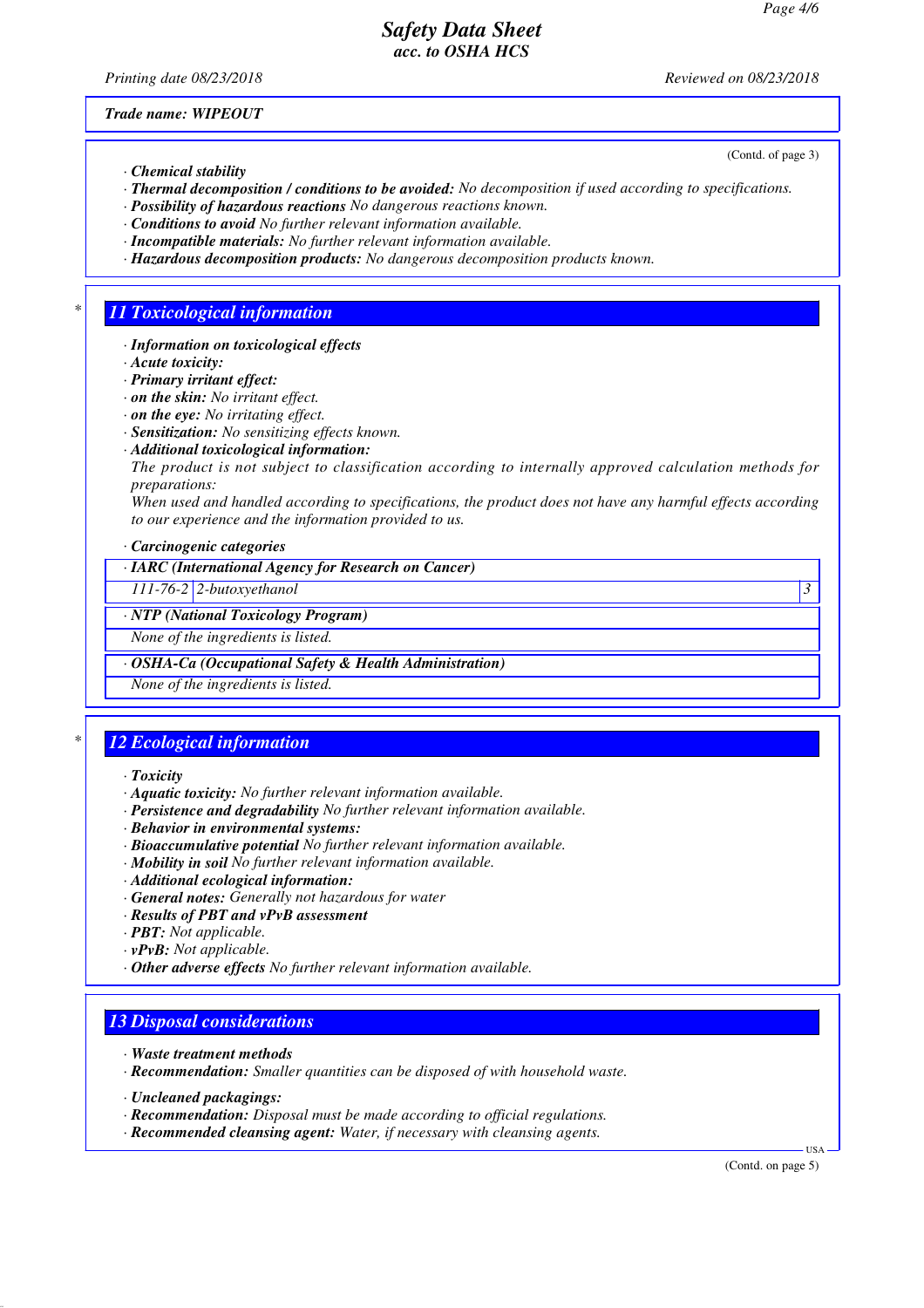*Printing date 08/23/2018 Reviewed on 08/23/2018*

*Trade name: WIPEOUT*

(Contd. of page 4)

| $\cdot$ UN-Number                                  |                 |
|----------------------------------------------------|-----------------|
| · DOT, ADR, ADN, IMDG, IATA                        | Void            |
| · UN proper shipping name                          |                 |
| · DOT, ADR, ADN, IMDG, IATA                        | Void            |
| $\cdot$ Transport hazard class(es)                 |                 |
| · DOT, ADR, ADN, IMDG, IATA                        |                 |
| · Class                                            | Void            |
| · Packing group                                    |                 |
| · DOT, ADR, IMDG, IATA                             | Void            |
| · Environmental hazards:                           |                 |
| $\cdot$ Marine pollutant:                          | No              |
| · Special precautions for user                     | Not applicable. |
| $\cdot$ Transport in bulk according to Annex II of |                 |
| <b>MARPOL73/78 and the IBC Code</b>                | Not applicable. |

### *\* 15 Regulatory information*

*· Safety, health and environmental regulations/legislation specific for the substance or mixture · Sara*

*· Section 355 (extremely hazardous substances):*

*None of the ingredients is listed.*

*· Section 313 (Specific toxic chemical listings):*

*111-76-2 2-butoxyethanol*

*· TSCA (Toxic Substances Control Act) All ingredients are listed*

*· Proposition 65*

*· Chemicals known to cause cancer:*

*None of the ingredients is listed.*

*· Chemicals known to cause reproductive toxicity for females:*

*None of the ingredients is listed.*

*· Chemicals known to cause reproductive toxicity for males:*

*None of the ingredients is listed.*

*· Chemicals known to cause developmental toxicity:*

*None of the ingredients is listed.*

*· Carcinogenic categories*

*· EPA (Environmental Protection Agency)*

*111-76-2 2-butoxyethanol NL*

*· TLV (Threshold Limit Value established by ACGIH)*

*111-76-2 2-butoxyethanol A3*

*· NIOSH-Ca (National Institute for Occupational Safety and Health)*

*None of the ingredients is listed.*

*· GHS label elements Void*

*· Hazard pictograms Void*

*· Signal word Void*

*· Hazard statements Void*